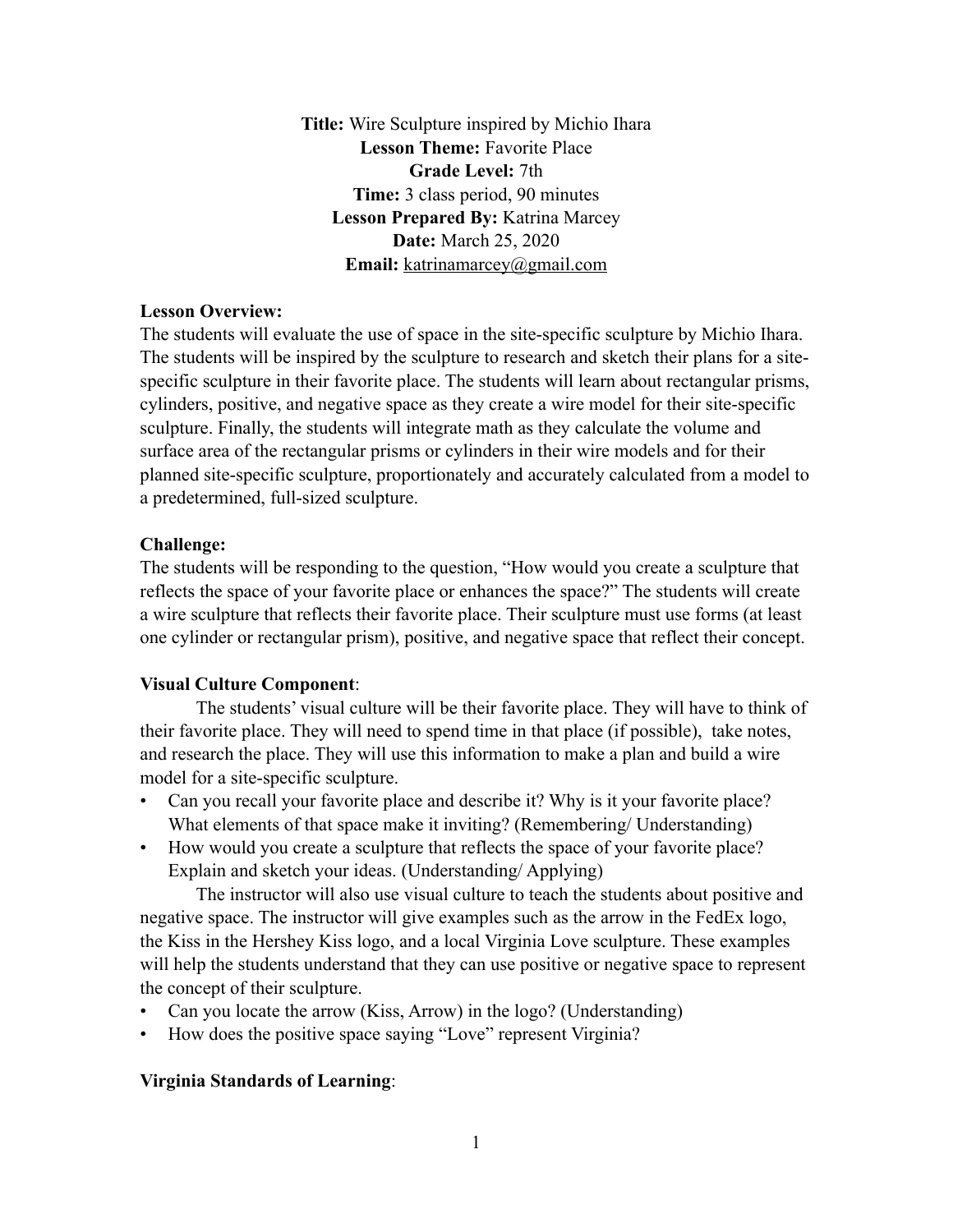- Visual Arts Standard 7.1 The student will use, and record in a sketchbook/journal, steps of the art-making process, including research, to create works of art.
- Visual Arts Standard 7.3 The student will use ideas, concepts, and prior knowledge to solve art-making problems and create works of art.
- Visual Arts Standard 7.6 The student will apply elements of art and principles of design, including the following, to express meaning in works of art: Space—positive, negative
- Visual Arts Standard 7.15 The student will apply processes of art criticism to evaluate works of art.
- Math Standard 7.4 The student will a) describe and determine the volume and surface area of rectangular prisms and cylinders; and b) solve problems, including practical problems, involving the volume and surface area of rectangular prisms and cylinders.

## **Lesson Objectives**:

The students will…

- Evaluate how Michio Ihara's sculpture reflects the space it is displayed by sketching and discussing the significant compositional elements.
- Research, sketch, and record ideas in their sketchbooks for a site-specific sculpture in their favorite place.
- Create a wire model of the site-specific sculpture that fits the ideas, concepts, and space of their favorite place. The wire sculpture must include at least one rectangular prism or cylinder and use positive and negative space.
- Identify positive and negative space in their sculpture and how it relates to the concept of the place they will display it.
- Determine the volume and surface area of the rectangular prisms or cylinders in their wire sculptures models in order to proportionately enlarge from model to their planned site-specific sculpture.

# **Vocabulary Words for Visual Analysis**:

- Form: three dimensional geometric figures, create from combining multiple shapes, allows the forms to be viewed from multiple directions
- Space: distances or areas around, between, or within composition of a piece
- Negative Space: the space between or around the object; it shares edges with the positive space
- Positive Space: the actual object or space within the object
- Place: a specific space, sometimes for specific uses by people
- Site-specific sculpture: sculpture created to be in a certain place
- Kinesthetic sculpture: a sculpture that contains movement
- Model: a small three-dimensional example of a planned structure
- Art Critics: a person that focuses on analyzing, interpreting, and evaluating a work of art
- Evaluate: to assess and form an idea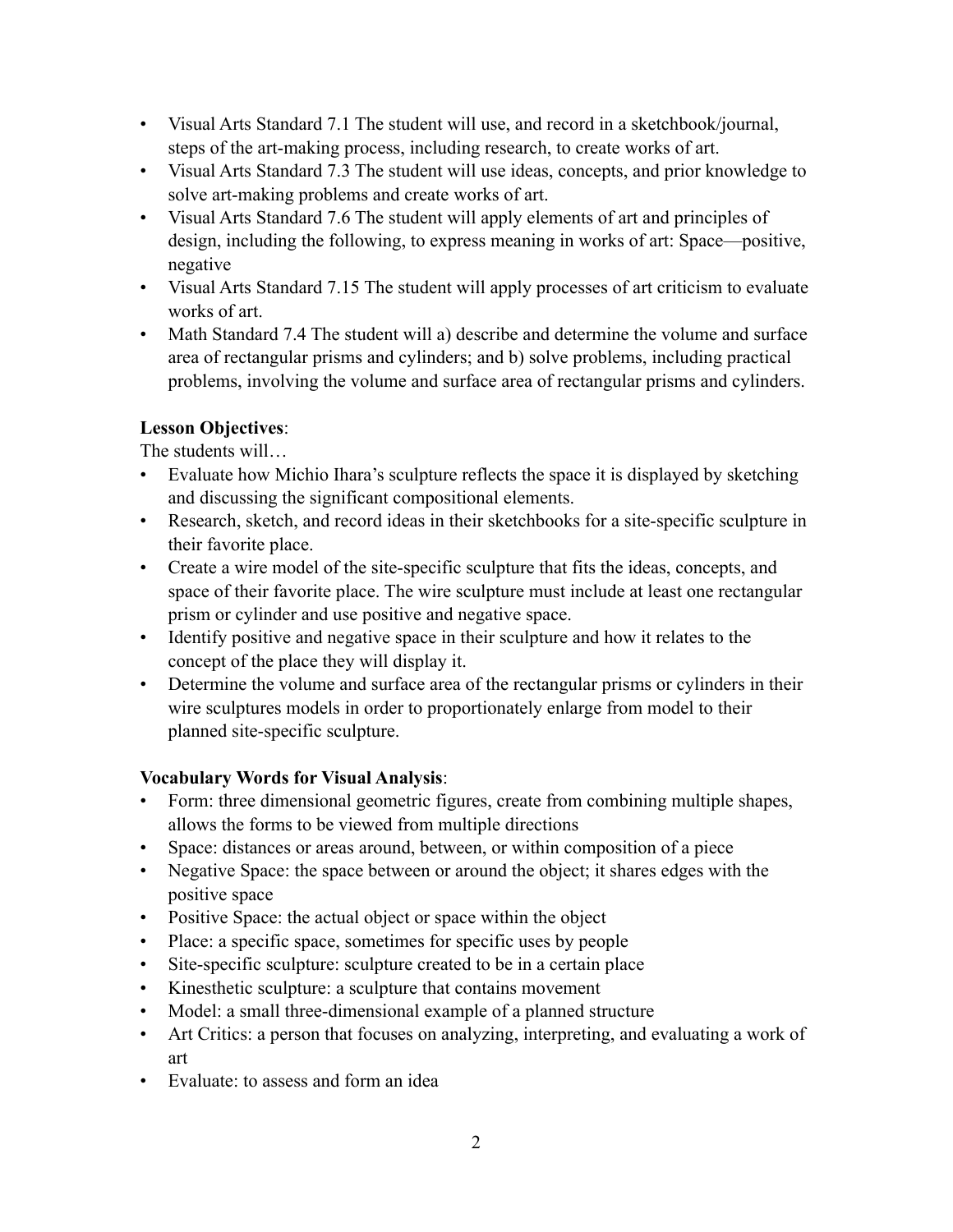- Volume: the amount of space a three-dimensional object occupies or is enclosed within the object
- Surface area: the total area of the surface of shapes and solids contained within a three-dimensional object, for example to find the surface area of a cube one needs the find the area of all six sides
- Rectangular prism: a solid three-dimensional object with six faces, made from rectangles
	- Volume= length x width x height  $(V=lwh)$
	- Surface Area = 2 x length x width + 2 x width x height + 2 x length x height  $(A=2lw+2wh+2lh)$
- Cylinder: a solid three-dimensional object with two flat ends that are circular or elliptical and one curved side, it has the same cross-section from one end to the other
	- Volume=  $pi(3.14...)$  x radius squared x height (V= $\pi r^2 h$ )
	- Surface Area = 2 x pi(3.14) x radius squared  $+ 2 x$  pi x radius x height  $(A = 2\pi r^2 + 2\pi rh)$

## **Historical/Cultural/Artist Information**:

The lesson is based on Michio Ihara's metal site-specific sculpture (2010) outside Duke Hall. Ihara was born in Paris (1928), raised in Tokyo, and moved to the United States in 1960 on a Fulbright grant. He has worked in three-dimensional metals since moving to the United States. Ihara prefers to leave his works of art unnamed, allowing the viewer to make their own interpretations. The space Ihara displays his sculptures in is important to concepts of his work. He studies the space before creating a work of art. He is also fascinated with creating units in space and cubes is a module unit often found in his work. He values space to the extent that space, similar to metal, is a material to his work of art. For this reason, he finds it challenging when a work of art is removed from the space or the world. His works of art are meant to persevere. Whether his sculpture is kinetic, or not, he wants the viewer to gain different experiences from the work of art and remain engaged.

## **Image Descriptions**:

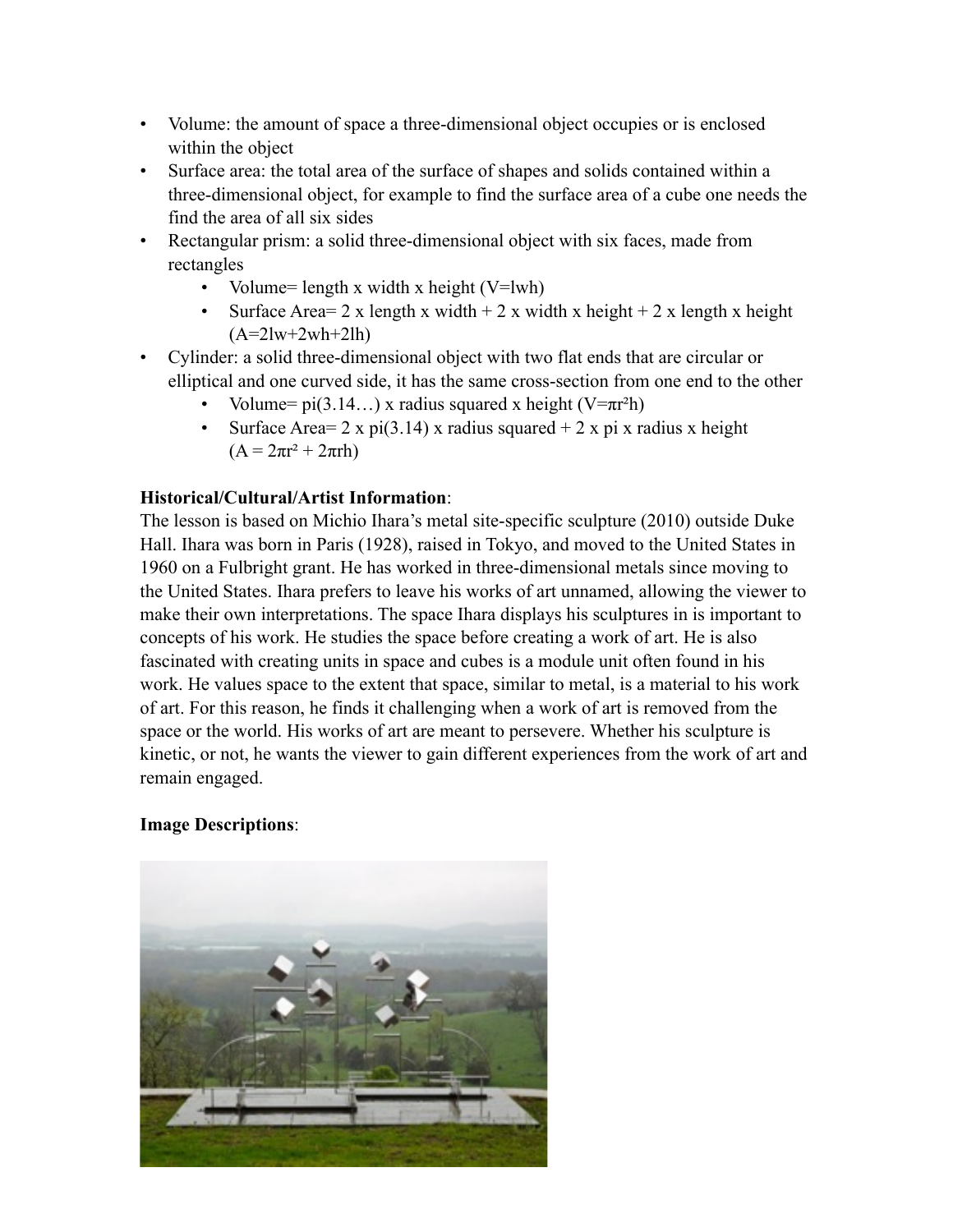The lesson will be based on Michio Ihara's sculpture outside Duke Hall. The students will view the sculpture. The instructor will discuss the importance of space, units, and longevity in Ihara's works of art. The instructor will ask the students these questions:

- Explain why you believe this work of art was created for this space? Does the composition fit the space well? Does the kinesthetic sculpture allow the viewer to maintain interest for a long time? Do the cube units in the sculpture reflect the space around the sculpture? (Understanding)
- Can you sketch a part or compositional element of the sculpture that you believe best fits the space? Now think of your favorite space. How would you change that part of the sculpture to best fit your favorite space or place? Sketch the changes you would make. (Applying)
- 1. Ihara, M. (2010). Albright Miller Residences, Harrisonburg, VA . Retrieved March 12, [2020, from http://www.michioihara.com/sculpture/details/](http://www.michioihara.com/sculpture/details/2010_Albright_Miller_Residences_VA.html) 2010 Albright Miller Residences VA.html.



These images will be used to explain the positive and negative space. The instructor will help the students notice the negative space that makes a Kiss in the Hershey's Kisses logo, and an arrow in the FedEx logo. The instructor will also point out the use of positive space spelling love in the Luray, Virginia sculpture, to represent the state slogan, "Virginia is for lovers." The sculpture is also made of logs to represent Luray's motto as "cabin capital of the country."

- Can you locate the arrow (Kiss) in the logo? (Understanding)
- How does the positive space saying "Love" represent Virginia?
- 1. Hershey kisses Logos. (n.d.). Retrieved March 13, 2020, from https:// www.logolynx.com/topic/hershey kisses.
- 2. LOVE sign at Luray Caverns. (n.d.). Retrieved April 5, 2020, from https:// eventsatthefarm.com/photo-gallery/love-sign-luray-caverns/
- 3. Prisco, J. (2018, March 12). Follow the arrow: Hidden designs in famous logos. Retrieved March 13, 2020, from [https://www.cnn.com/style/article/hidden](https://www.cnn.com/style/article/hidden-)designs-famous-logos/index.html.

## **Lesson Procedure**:

## **Class Session 1:**

- 1. (1 minute) The instructor will welcome the students and tell the students to line-up by the door with their sketchbooks and a pencil.
- 2. (5 minutes) The instructor will walk the students to the Michio Ihara's sculpture outside Duke Hall and tell the students to gather around the sculpture. (If the students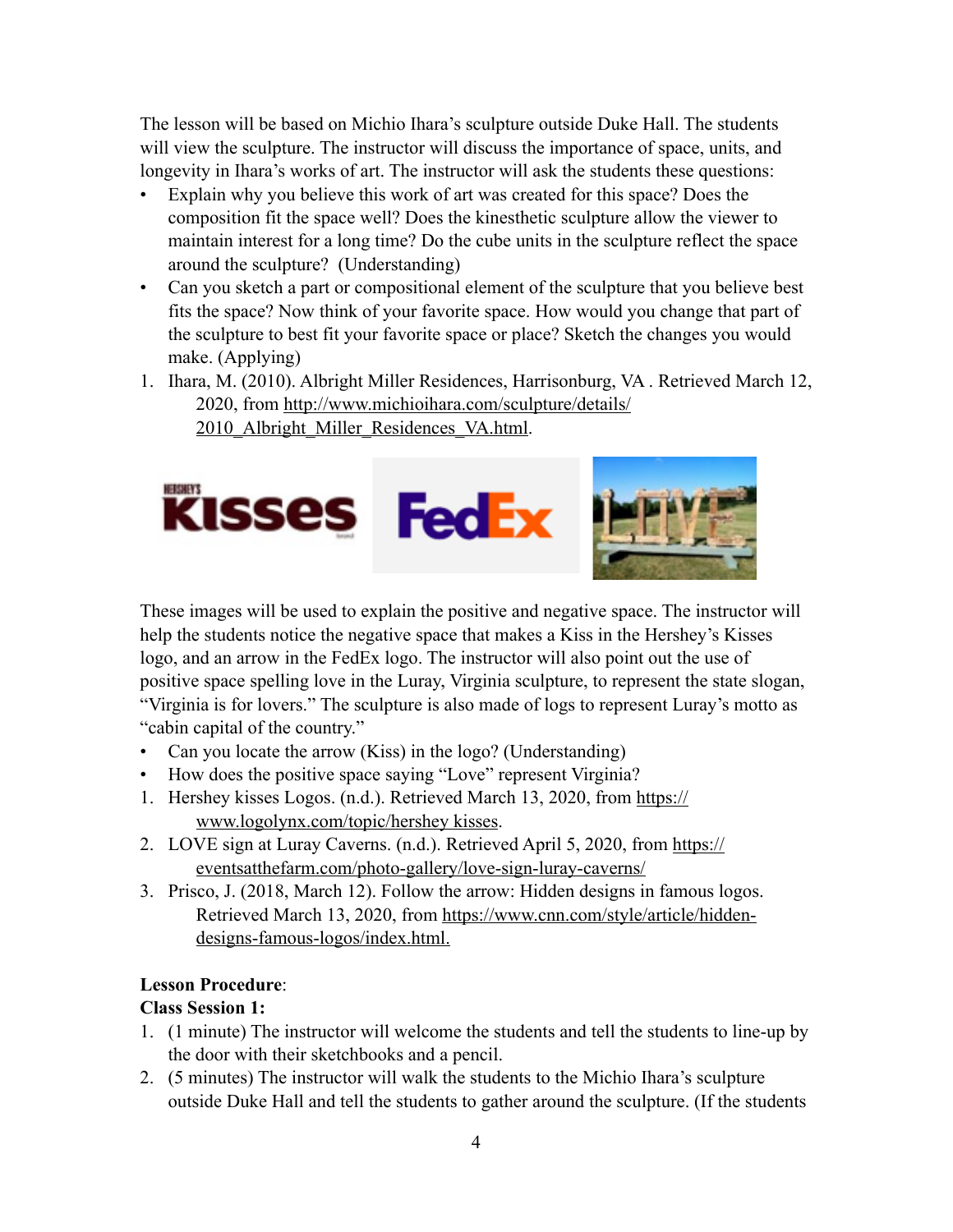are being taught at Duke Hall, otherwise the instructor will show images in the classroom).

- 3. (20 minutes) The instructor will introduce Michio Ihara's sculpture (see art history description). The instructor will tell the students that, "they will be the art critics today and that they will be evaluating the sculpture." The instructor will define art critics as, "a person that focuses on analyzing, interpreting, and evaluating a work of art" and evaluating as, "to assess and form an idea." The instructor will tell the students to friendly discuss, sketch, and take notes on the sculpture. They will lead the art critic with these questions:
	- Explain why you believe this site-specific sculpture was created for this space? (Define space as distances or areas around, between, or within the composition of a piece. Define site-specific as sculpture created to be in a certain place.)
	- Does the composition of this sculpture fit the space well or why does this work of art look like it was meant for this space?
	- Does the kinesthetic sculpture allow the viewer to maintain interest for a long time? (Define kinesthetic sculpture as a sculpture that contains movement.)
	- Can you sketch a part or compositional element of the sculpture that you believe best represents the space it is displayed in? Also, write a short description of your sketch.
- 4. (8 minutes) Then the instructor would introduce the students to positive and negative space. They will define positive space as, "the actual object or space within the object," and negative space as, "the space between or around the object; it shares edges with the positive space." The instructor will tell the students, "Michio Ihara values space to the extent that space, similar to metal, is a material to his work of art. He uses the space to convey his ideas, too." The instructor will show how advertisers also use space to convey their ideas. The instructor will help the students notice the negative space that makes a Kiss in the Hersey's Kisses logo, and an arrow in the FedEx logo. The instructor will also point out the use of positive space spelling love in the Luray Caverns, Virginia sculpture. (These printed images will be shown on a clipboard to the students). The instructor will ask these questions:
	- Can you locate the arrow (Kiss) in the logo?
	- How does the positive space saying "Love" represent Virginia?
	- Does the positive space of the cube units in the sculpture reflect the place around the sculpture?
	- Does the negative space reflect the place the sculpture is?
- 5. (15 minutes) Then the instructor will discuss the theme of the lesson, the students' favorite place. Place will be defined as, "a specific space, sometimes for specific uses by people." They will ask the students questions and have them sketch in response. The instructor will ask these questions:
	- Can you recall your favorite place and describe it?
	- Why is it your favorite place?
	- What elements of that space make it inviting?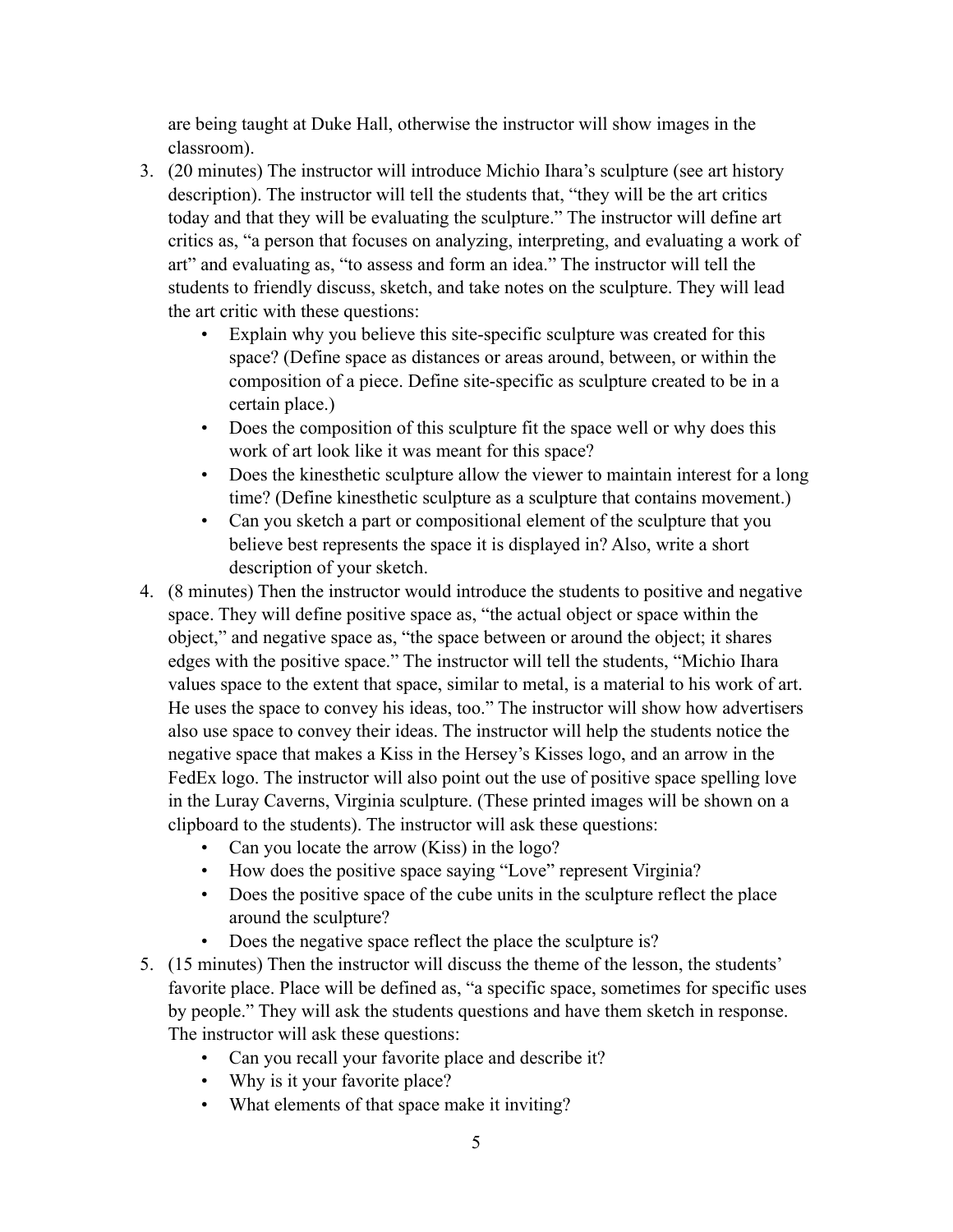- Now, look at the sketch you did of Michio Ihara's sculpture. How would you change that part of the sculpture to best fit your favorite space or place? Sketch the changes you would make.
- 6. (5 minutes) The instructor will walk the students back to the classroom and tell them to have a seat.
- 7. (5 minutes) The instructor will introduce the art-making activity. The students will be told to plan for their site-specific sculptures. Their sculptures must reflect their favorite place. The instructor will tell the students that the sculptures must use positive and negative space and contain a cylinder or rectangular prism. The instructor will draw a rectangular prism and cylinder on the board and define them. Rectangular prism will be defined as, "a solid three-dimensional object with six faces, made from rectangles." A cylinder will be defined as, "a solid three-dimensional object with two flat ends that are circular or elliptical and one curved side, it has the same cross-section from one end to the other."
- 8. (25 minutes) The remainder of the class will be spent researching and sketching ideas for the students' site-specific sculptures in their favorite places. The instructor will walk around and ask these questions (the questions will also be written on the whiteboard):
	- How would you create a sculpture that reflects the space of your favorite place or enhances the space? Explain and sketch your ideas.
	- What does your favorite space look like?
	- How will you use the positive and negative space of your sculpture to reflect your favorite place?
- 9. (5 minutes) The instructor will give a 5-minute warning. The instructor will tell students to put drawing materials back in the buckets, put sketchbooks in a stack, and return laptops to them, one at a time. Unless students have not finished then they can take sketchbooks home to finish their planning.
- 10. (1 minute) The instructor will thank the students and tell them to line-up by the door.

# **Class Session 2:**

- 1. (1 minute) The instructor will welcome the students and tell the students to go to their seats.
- 2. (10 minutes) The instructor will tell the students to share their site-specific sculpture plans with their classmates at their table. The instructor will ask them to discuss these questions, written on the board:
	- What does your favorite place look like?
	- How does your planned sculpture reflect the space of your favorite place? Explain your sketch and ideas.
	- How will you use the positive and negative space of your sculpture to reflect your favorite place?
	- Are you including a cylinder or a rectangular prism in your design?
- 3. (10 minutes) The instructor will introduce the art-making activity. The students will be making wire models of their site-specific sculpture designs. The instructor will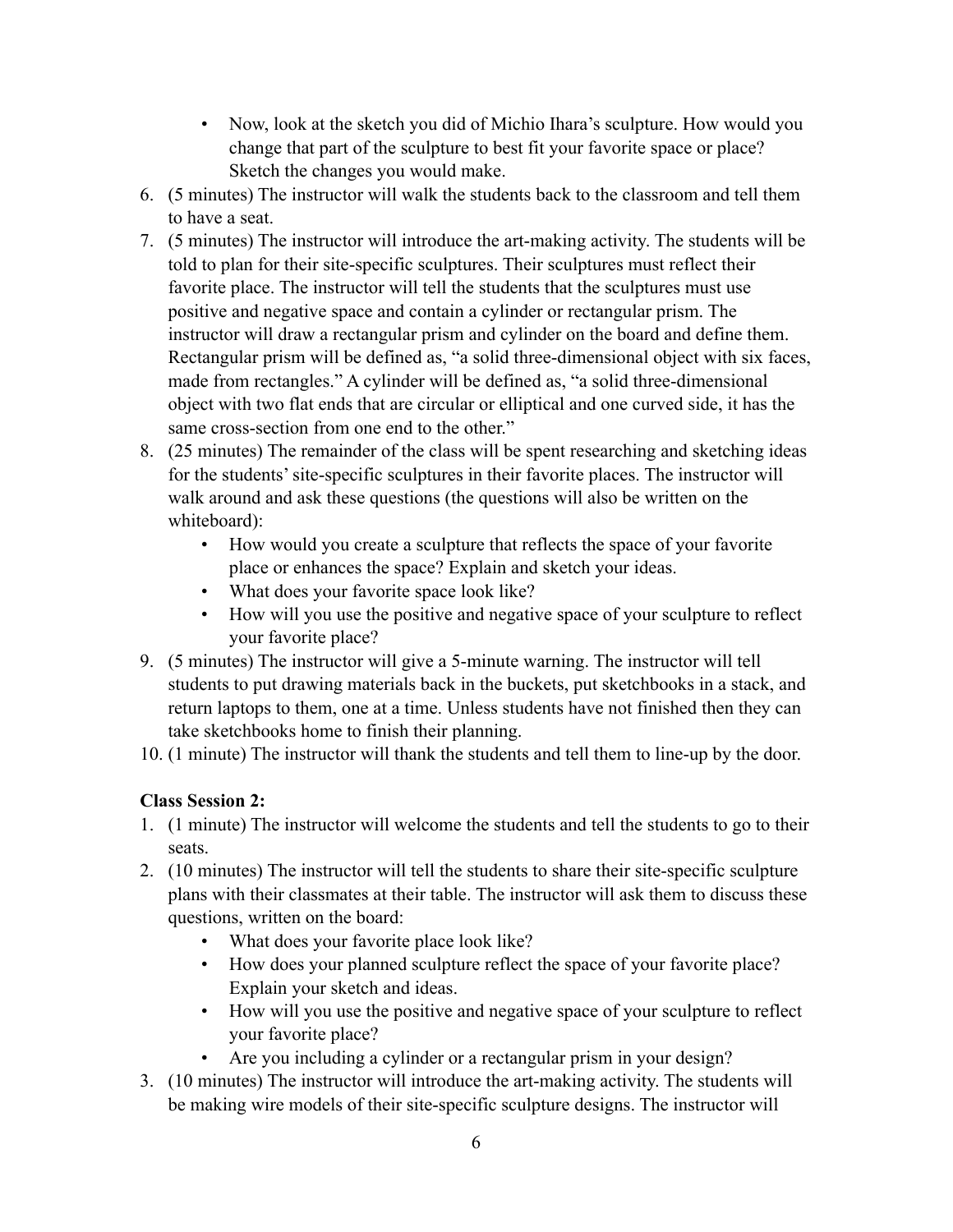define models as, "a small three-dimensional example of a planned structure." The instructor will explain the safety of wire sculptures first. The instructor will say, "All students working with wire must wear safety glasses. The wire can be cut with a sharp pair of scissors. These scissors are sharp, so we will handle them carefully. We will not put our fingers near the blades; we will hold the scissors by the handles; we will not point them towards other people. When we cut the wire, the ends of the wire are also sharp. Put a piece a tape around the end, so you do not cut your fingers." Then the instructor will explain wire sculpture. They will say, "We will be making wire models of your planned site-specific sculptures. Wire is a durable material like metal. It was important to Michio Ihara that his sculptures last a long time, so we will be using a durable material to make our sculptures last a long time, too. Wire comes in different gauges. The higher the number, the thinner the wire, and the easier it is to bend. There are a variety of different gauges at your tables. When bending wire, we want to use the wooden tools to wrap our wire around, this will make it easier to bend." The instructor will ask these questions:

- What do we do before we start working with wire? (Answer: put safety glasses on)
- How do we prevent cutting our fingers? (Answers: careful with scissors and put tape on the ends of the wire)
- 4. (20 minutes) Then the instructor will guide the students through practicing a variety of techniques. The instructor will guide them through making a zig-zag line, circle, and rectangle. The instructor will also show the students a video that explain several wire jointing techniques (<https://www.youtube.com/watch?v=ej407m4T-u8>). The instructor will give the students time to practice these techniques.
- 5. (38 minutes) The students will spend the remainder of the class making wire models of their site-specific sculptures for their favorite place. The instructor will walk around and ask these questions:
	- What does your favorite place look like?
	- How does your wire model reflect the space of your favorite place? Explain.
	- How will you use the positive and negative space of your wire model to reflect your favorite place?
	- Are you including a cylinder or a rectangular prism in your design?
- 6. (10 minutes) The instructor will give a ten-minute warning. The students will be told to put all the materials back in the buckets. They will also be told to label their sculpture with a piece of tape and take their sculptures, one table at a time, to a storage table or countertop.
- 7. (1 minute) The instructor will thank the students and tell them to line-up by the door.

## **Class Session 3:**

- 1. (1 minute) The instructor will welcome the students and tell the students to go to their seats.
- 2. (5 minutes) The instructor will review the safety procedures for working with wire.
- 3. (28 minutes) The students will be given some time to finish their wire sculptures.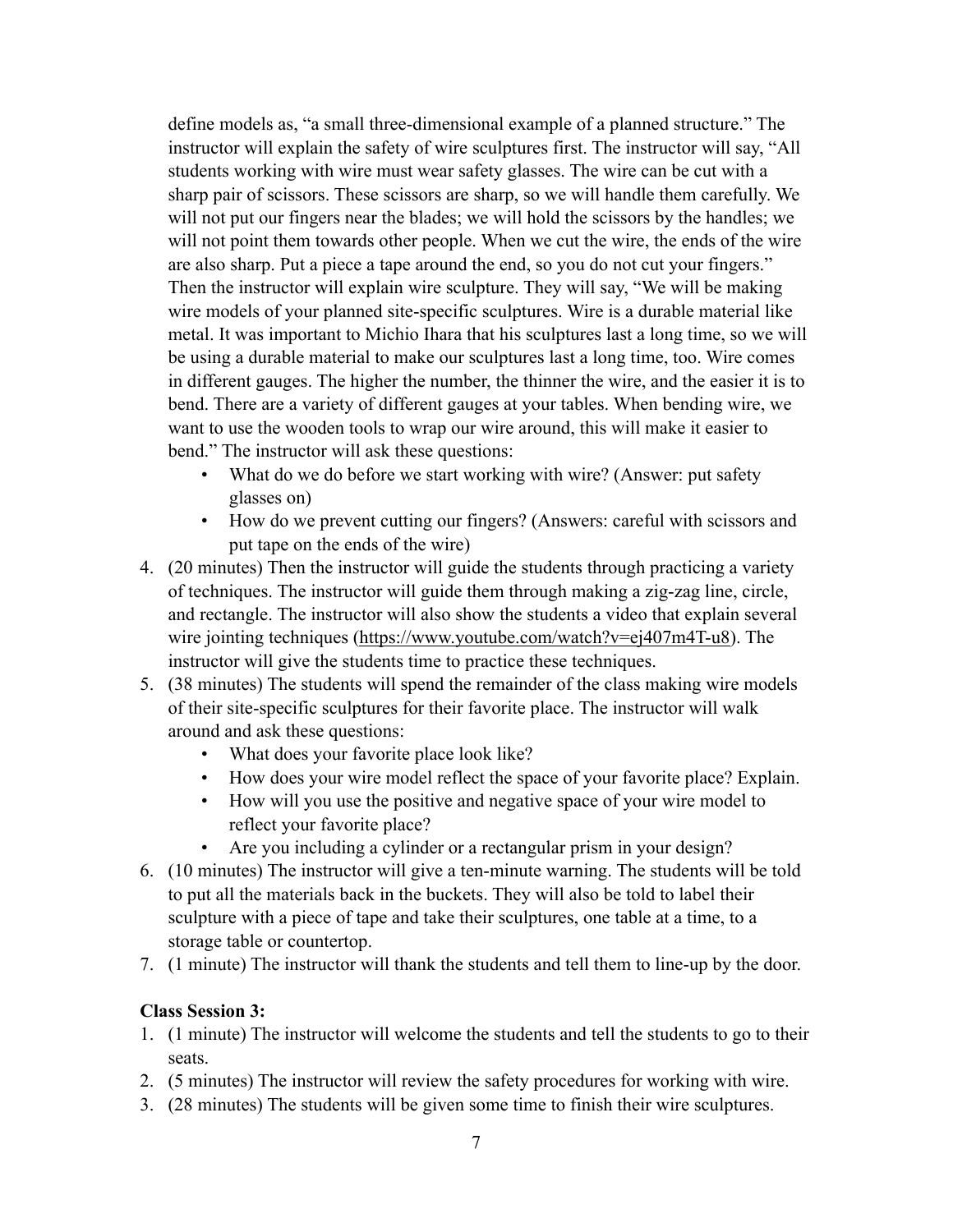- 4. (10 minutes) The instructor will give a ten-minute warning. The students will be told to find a finishing point. The students will be told to put all the materials back in the buckets.
- 5. (20 minutes) The art instructor will look to a math teacher for assistance in the next part of this lesson. The art instructor will explain, "Math is an essential part of art, especially site-specific art. The artist needs to make sure their plans will fit the place they plan on showing their work. The artist also needs to explain the scale or size of their proposed project, so they can accurately enlarge their model to the site-specific installation size. Your math instructor is here to help you find the surface area and volume of portions of your wire models. You will also determine the surface area and volume of your planned site-specific sculpture." Then the math instructor will refresh the students on definitions of surface area and volume. and will explain how this art lesson is related to their math classes. The math instructor will tell the students that they must find the volume and surface area of at least one cylinder or rectangular prism in their sculpture. The math instructor will explain the formulas (see the vocabulary section for the formulas). The students will be told to work with the group at their table to determine the surface areas and volumes in their wire model and sitespecific sculpture plan.
- 6. (20 minutes) The instructors will hand out worksheets and pencils. The students will take this time to find the surface area and volume of one cylinder or rectangular prism in their model. They will also determine the surface area and volume in their proposed site-specific sculpture. They will help each other with solving these problems.
- 7. (5 minutes) The students will be instructed to clean-up. They will be told to take their sculptures, one table at a time, to a storage table or countertop. They will be told to put their worksheets in a stack.
- 8. (1 minute) The instructor will thank the students and tell them to line-up by the door.

#### **Evaluation**:

Participation in art criticism  $+$   $+$   $+$   $+$   $+$  Sketch, Research, and Wire Model  $+$   $+$   $-$  +  $-$  Calculations = Total Points/ 6 x 3 = Grade A+=12 A=11 A-=10 B+=9 B=8 B-=7 C+=6 C=5 C-=4 D+=3 D=2 D-=1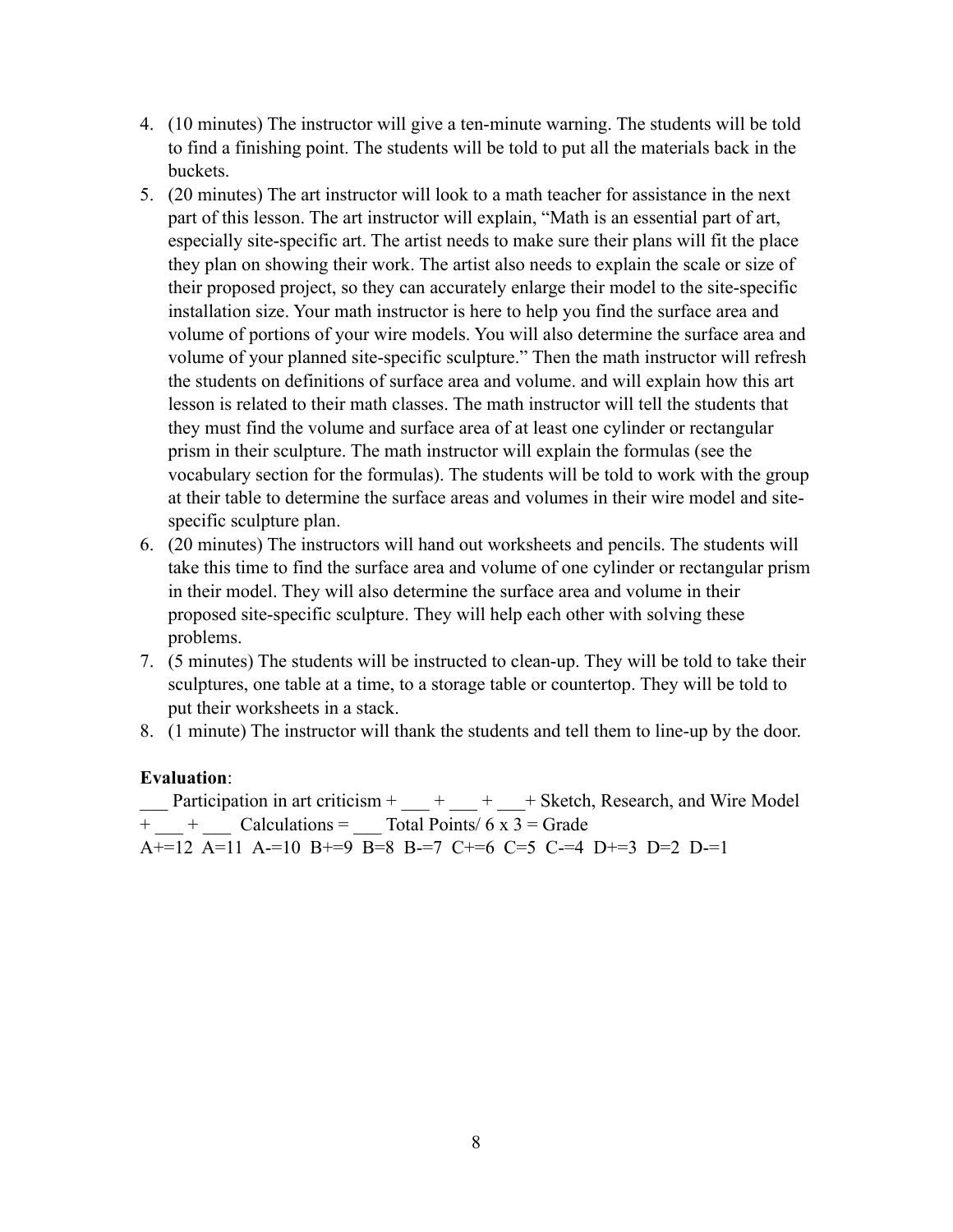|                                           | Advanced<br>(4 points)                                                                                                                                                                                                                                       | Accomplished<br>(3 points)                                                                                                                                                                                              | Developing<br>(2 points)                                                                                                                                                                                                              | Beginning<br>(1 point)                                                                                                                                                                                                    |
|-------------------------------------------|--------------------------------------------------------------------------------------------------------------------------------------------------------------------------------------------------------------------------------------------------------------|-------------------------------------------------------------------------------------------------------------------------------------------------------------------------------------------------------------------------|---------------------------------------------------------------------------------------------------------------------------------------------------------------------------------------------------------------------------------------|---------------------------------------------------------------------------------------------------------------------------------------------------------------------------------------------------------------------------|
| Participation<br>in Art<br>Criticism      | •Enthusiastically<br>participate in<br>discussion and<br>sketching activities<br>related to Michio<br>lhara's sculpture and<br>use appropriate<br>vocabulary to describe<br>the significant<br>compositional<br>elements in the site-<br>specific sculpture. | .Willingly participate in<br>discussion and<br>sketching activities<br>related to Michio<br>Ihara's sculpture and<br>mostly use appropriate<br>vocabulary to describe<br>the site-specific<br>sculpture.                | •Averagely participate<br>in discussion or<br>sketching activities<br>related to Michio<br>Ihara's sculpture and<br>attempt to use<br>appropriate vocabulary<br>to describe the site-<br>specific sculpture.                          | •Need motivation to<br>participate in<br>discussion or<br>sketching activities<br>related to Michio<br>Ihara's sculpture and<br>struggle to use<br>appropriate vocabulary<br>to describe the site-<br>specific sculpture. |
| Sketch,<br>Research,<br>and Wire<br>Model | ·Research, sketch,<br>and record ideas in<br>their sketchbooks of<br>their favorite place<br>along with forms,<br>positive and negative<br>spaces that will<br>represent that place.                                                                         | ·Research, sketch, and<br>record ideas in their<br>sketchbook of their<br>favorite place along<br>with forms, positive or<br>negative space that will<br>represent that place.                                          | ·Research, sketch, or<br>record ideas in their<br>sketchbooks of their<br>favorite place along<br>with forms, positive or<br>negative space that<br>will represent that<br>place.                                                     | Attempt to research,<br>sketch, or record ideas<br>in their sketchbooks of<br>their favorite place and<br>how their sculpture will<br>relate.                                                                             |
|                                           | •Create an<br>aesthetically pleasing<br>wire model of their site-<br>specific sculpture plan<br>that reflects their<br>chosen place, uses<br>positive and negative<br>space, and forms<br>including at least one<br>rectangular prism or<br>cylinder.        | •Create a wire model of<br>their site-specific<br>sculpture plan that<br>reflects their chosen<br>place, uses positive or<br>negative space, and<br>forms including at least<br>one rectangular prism<br>or cylinder.   | •Create a wire model<br>that uses positive or<br>negative space, and<br>forms including at least<br>one rectangular prism<br>or cylinder.                                                                                             | • Attempt to create a<br>wire model that uses<br>positive or negative<br>space, and forms.                                                                                                                                |
|                                           | <b>.</b> Quickly identify<br>multiple positive and<br>negative spaces in<br>their sculpture that<br>relate to their chosen<br>place                                                                                                                          | ·Identify more than one<br>positive or negative<br>spaces in their<br>sculpture that relate to<br>their chosen place                                                                                                    | ·Identify one positive<br>or negative space in<br>their sculpture that<br>relates to their chosen<br>place.                                                                                                                           | •Attempt to identify<br>how the positive or<br>negative space in their<br>sculpture relates to<br>their chosen place.                                                                                                     |
| Calculations                              | · Accurately determine<br>the volume and surface<br>area of the rectangular<br>prisms or cylinders in<br>their wire sculptures<br>models and planned<br>site-specific sculptures.                                                                            | • Determine the volume<br>and surface area of the<br>rectangular prisms or<br>cylinders in their wire<br>sculptures models and<br>planned site-specific<br>sculptures, but do not<br>include all<br>mathematical steps. | • Determine the<br>volume and surface<br>area of the rectangular<br>prisms or cylinders in<br>their wire sculptures<br>models or planned<br>site-specific<br>sculptures, but some<br>calculations are<br>mathematically<br>incorrect. | • Attempt to determine<br>the volume and<br>surface area of the<br>rectangular prisms or<br>cylinders in their wire<br>sculptures models or<br>planned site-specific<br>sculptures.                                       |
|                                           | •Demonstrate clear<br>understanding of<br>proportional<br>relationships                                                                                                                                                                                      | •Demonstrate above<br>average understanding<br>of proportional<br>relationships                                                                                                                                         | •Demonstrate average<br>understanding of<br>proportional<br>relationships                                                                                                                                                             | •Attempt to understand<br>proportional<br>relationships                                                                                                                                                                   |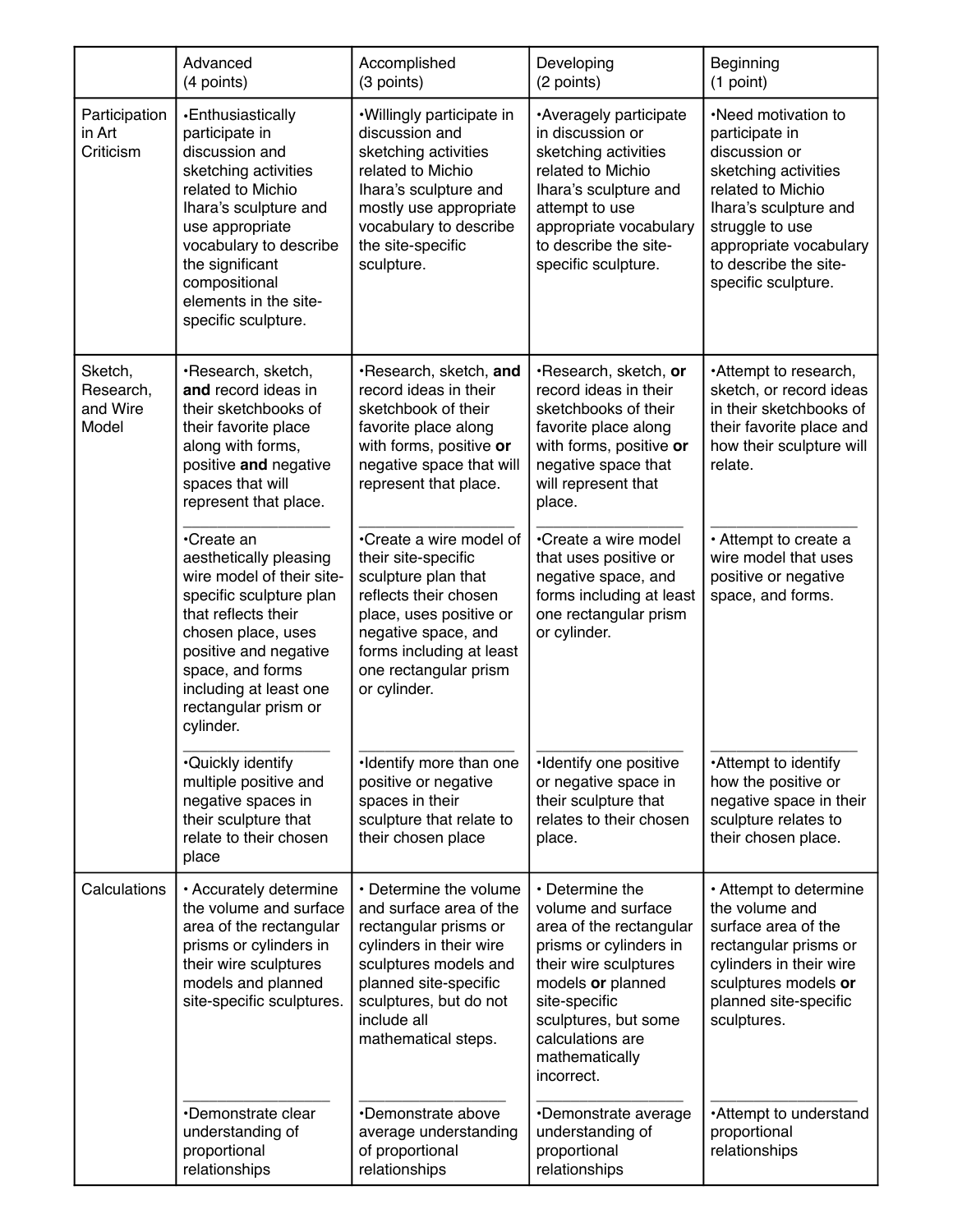#### **Materials and Preparation**:

• Class Session 1:

Materials:

- Sketchbooks, 1 per student
- Pencils, 2 per student
- Bucket of drawing materials (colored pencils, pens, markers), 1 per table
- Laptops, 1 per student
- Whiteboard and whiteboard marker
- Clipboard with printed logos

Preparation:

- Have sketchbooks and pencils by the door for students to grab before leaving the classroom.
- Place buckets of drawing materials at each table.
- Gather enough laptops for the students. Number each laptop and correspond with a student's name.
- Print logos and put on a clipboard.
- Write art-making challenge questions on whiteboard (step 8 in procedures)
- Class Session 2:

Materials<sup>.</sup>

- Scissors, one per student
- Bucket with various gauges of wire, one per table
- Tape, one per two students
- Wooden dowels for bending wire around, one small, medium, and large per student
- Safety glasses, one per student
- Pencils, one per student
- Sketches and research from last week

Preparation:

- Prepare a bucket with the materials at each table
- Place students' sketchbooks and plans from last week at their seats
- Prepare a bucket of materials for the demonstration table
- Upload the video
- Class Session 3:

Materials:

- Scissors, one per student
- Bucket with various gauges of wire, one per table
- Tape, one per two students
- Wooden dowels for bending wire around, one small, medium, and large per student
- Safety glasses, one per student
- Pencils, one per student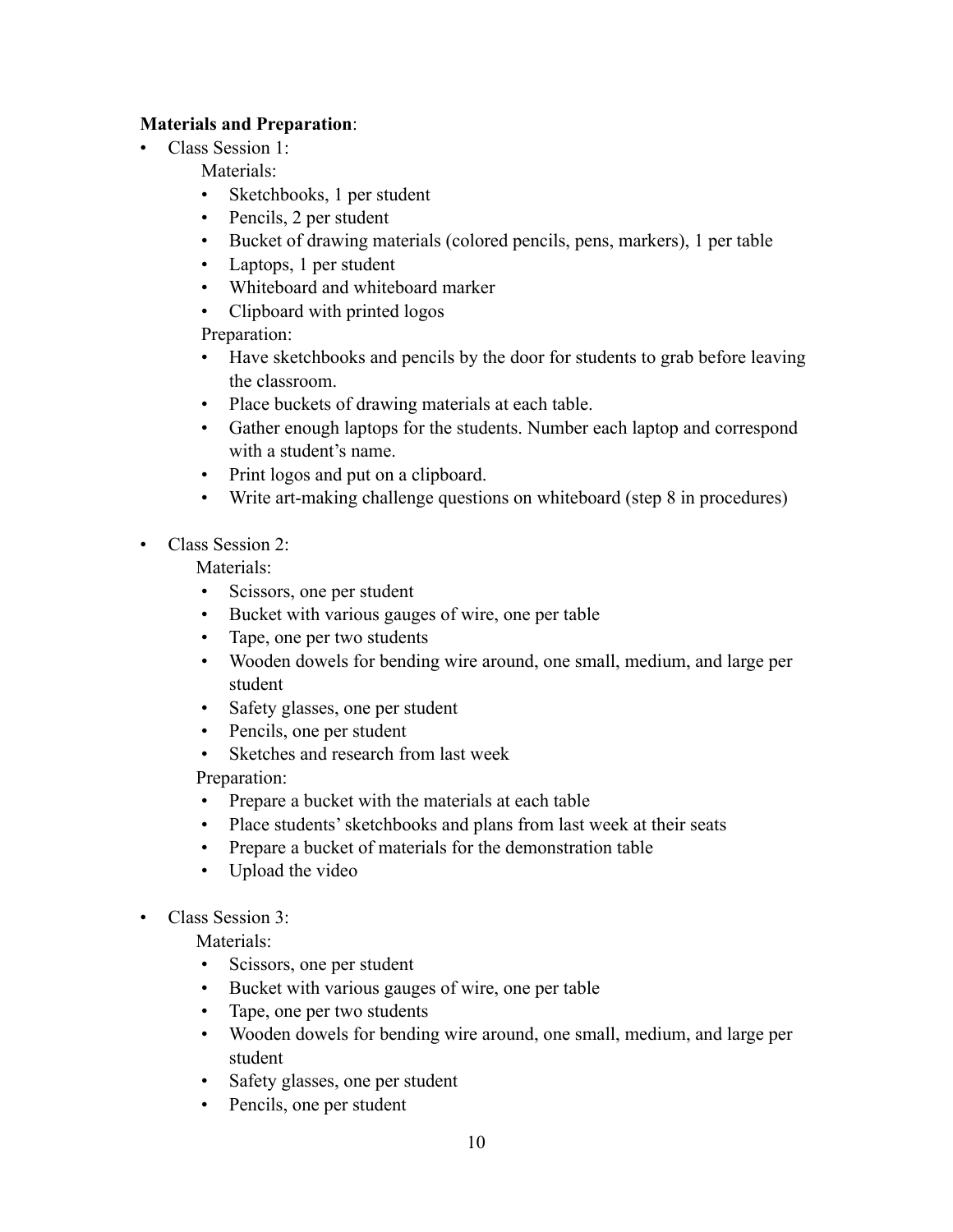• Worksheets, one per student

Preparation:

- Prepare a bucket with the materials at each table
- Print worksheets
- Write surface area and volume formulas on the white board.

#### **Resources**:

- 1. Cuboids, Rectangular Prisms and Cubes. (2017). Retrieved March 13, 2020, from [https://www.mathsisfun.com/geometry/cuboids-rectangular-prisms.html.](https://www.mathsisfun.com/geometry/cuboids-rectangular-prisms.html)
- 2. Hershey kisses Logos. (n.d.). Retrieved March 13, 2020, from https:// www.logolynx.com/topic/hershey kisses.
- 3. Ihara, M. (2010). Albright Miller Residences, Harrisonburg, VA . Retrieved March 12, [2020, from http://www.michioihara.com/sculpture/details/](http://www.michioihara.com/sculpture/details/2010_Albright_Miller_Residences_VA.html) 2010 Albright Miller Residences VA.html.
- 4. Lobraco, D. (2017, January 24). Wire Joining Techniques. Retrieved March 13, 2020, from<https://www.youtube.com/watch?v=ej407m4T-u8>.
- 5. LOVE sign at Luray Caverns. (n.d.). Retrieved April 5, 2020, from https:// eventsatthefarm.com/photo-gallery/love-sign-luray-caverns/
- 6. Nelson, Ken. (2020). Kids Math: Finding the Volume and Surface Area of a Cylinder. Ducksters. Retrieved from <https://www.ducksters.com/kidsmath/> finding the volume surface area of a cylinder.php.
- 7. Prisco, J. (2018, March 12). Follow the arrow: Hidden designs in famous logos. Retrieved March 13, 2020, from [https://www.cnn.com/style/article/hidden](https://www.cnn.com/style/article/hidden-)designs-famous-logos/index.html.
- 8. Q&A with Michio Ihara: Reflections on 'Light and Movement' at Rockefeller Center. (2018, July 17). Retrieved March 12, 2020, from https:// [www.rockefellercenter.com/blog/2018/07/17/q-michio-ihara/](https://www.rockefellercenter.com/blog/2018/07/17/q-michio-ihara/).

## **Special populations**: Gifted and Talented

- The instructor will provide an option to expand the project for gifted and talented students that finish early. The option is using photography and Photoshop to put their site-specific sculpture in its planned location. Then writing a statement using accurate vocabulary (form, positive, negative space, site-specific…).
- The instructor will challenge the students with complex questions while they work.
- The instructor will pair the gifted students with struggling students, so they can learn by providing peer instruction, too.

## **Extra Materials**:

- View Ihara's sculpture outside Duke Hall (or view panoramic pictures)
- Video of wire techniques
- Math worksheet
- Printed images of positive and negative space